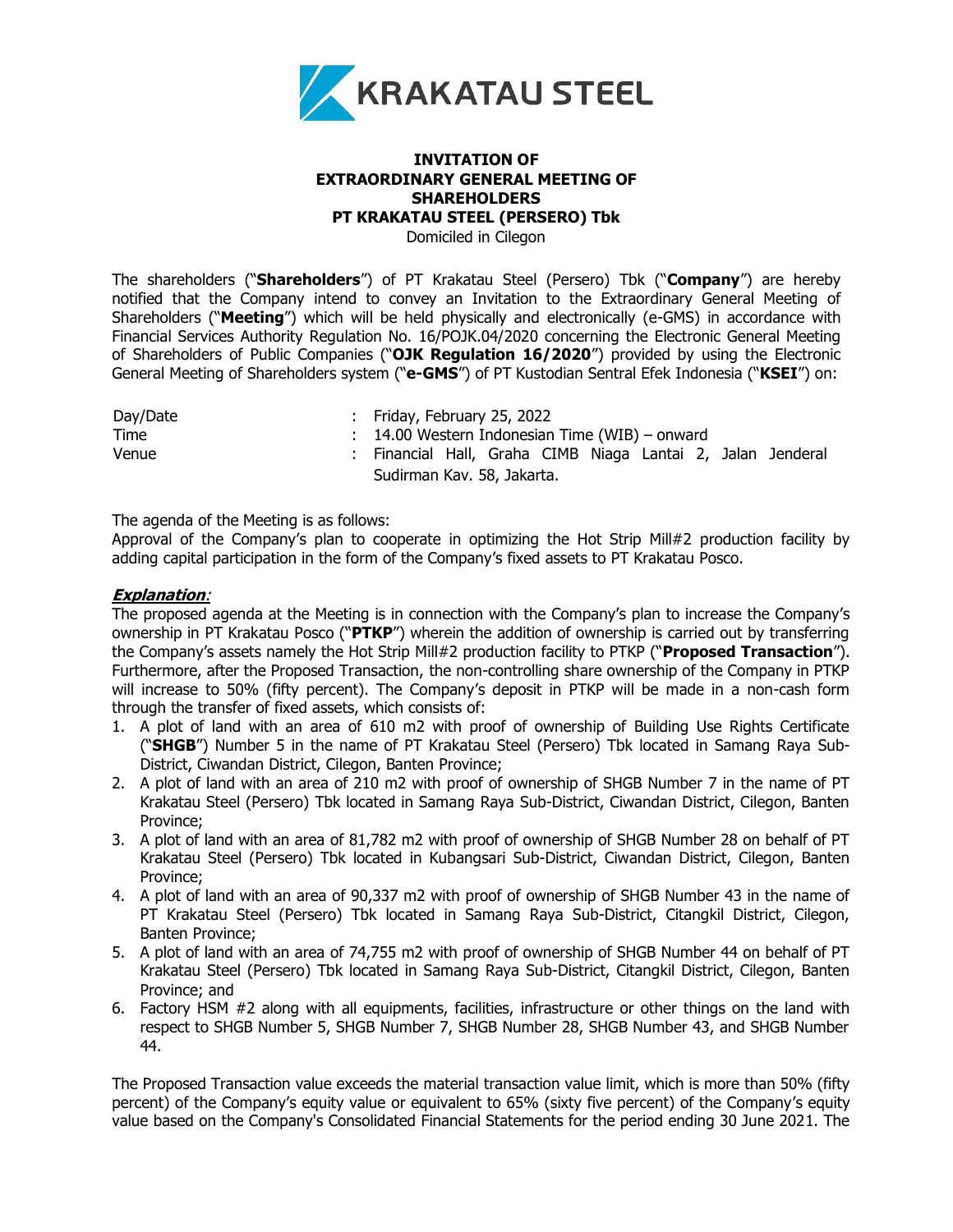Company intends to obtain the approval from the Independent Shareholders for the cooperation plan to optimize the production facilities of the Company's Hot Strip Mill#2 to conduct additional capital participation in the form of the Company's fixed assets to PTKP.

The Proposed Transaction is a material transaction and affiliated party transaction that must obtain approval from the independent shareholders at the Meeting as regulated under Financial Services Authority Regulation No. 17/POJK.04/2020 concerning Material Transactions and Change of Business Activities and Financial Services Regulation No. 42/POJK.04/2020 concerning Affiliated Party and Conflict of Interest Transaction.

Information regarding the Proposed Transaction has been announced by the Company on the Company's website and the Indonesia Stock Exchange website.

## **Notes:**

- 1. This Invitation constitutes an official invitation for the Shareholders. Therefore, the Company will not send separate letters to the Shareholders.
- 2. Shareholders who are entitled to attend or be represented at the Meeting are the independent shareholders whose names are recorded in the Company's Shareholders Register or according to the securities account balance at KSEI on February 2, 2022 at the close of share trading on the Indonesia Stock Exchange (IDX).
- 3. As a measure to prevent the spread of Covid-19, as well as complying with Article 27 of Financial Services Authority Regulation No. 15/POJK.04/2020 concerning the Planning and Holding of General Meeting of Shareholders of Public Companies ("**OJK Regulation 15/2020**") OJK Regulation concerning GMS, the Company urges Shareholders to attend the Meeting by granting power of attorney to the Company's Securities Administration Bureau (Biro Administrasi Efek/ "**BAE**"), namely PT BSR Indonesia, through the eASY.KSEI facility (https://akses.ksei.co.id) which has been provided by KSEI as an electronic authorization mechanism.
- 4. In connection with the Implementation of Restrictions on Community Activities (*Pemberlakuan*) Pembatasan Kegiatan Masyarakat/ "PPKM") and Article 9 of OJK Regulation 16/2020, the Company limits the physical presence of shareholders at the Meeting. Shareholders who wish to attend the Meeting can attend the Meeting electronically using the KSEI system using the eASY.KSEI application. To use the eASY.KSEI application, Shareholders can access the eASY.KSEI menu, eASY.KSEI Login submenu located in AKSes facility [\(https://akses.ksei.co.id/\)](https://akses.ksei.co.id/).
- 5. Shareholders who can attend in person electronically as mentioned in point 4 are local individual shareholders whose shares are kept in the KSEI collective custody.
- 6. Prior to determining participation in the Meeting, Shareholders are required to read the provisions conveyed through this Invitation as well as other provisions related to the implementation of the Meeting based on the authority determined by the Company. Other provisions can be seen through the attachment on the 'Meeting Info' feature on the eASY.KSEI application.
- 7. Shareholders who will physically attend the Meeting or Shareholders who will exercise their voting rights through the eASY.KSEI application, may inform their attendance or appoint their proxies, and/or submit their vote in the eASY.KSEI application.
- 8. The deadline for submitting a declaration of attendance or power of attorney and vote in the eASY.KSEI application is by 12.00 Western Indonesian Time (WIB) 1 (one) business day prior to the date of the Meeting.
- 9. Shareholders who will attend or provide power of attorney electronically to the Meeting through the eASY.KSEI application must pay attention to the following matters:
	- a. Mechanism of Shareholders Attendance via e-GMS:
		- i. Shareholders who will attend the Meeting using the e-GMS and e-Voting modules in the eASY.KSEI application, must register one day prior to the Meeting through www.access.ksei. co.id;
		- ii. Shareholders and its Proxy receive e-mail notification 1 (one) day prior to the Meeting via webinar;
		- iii. Shareholders and Proxy are required to have an account in AKSes to be able to access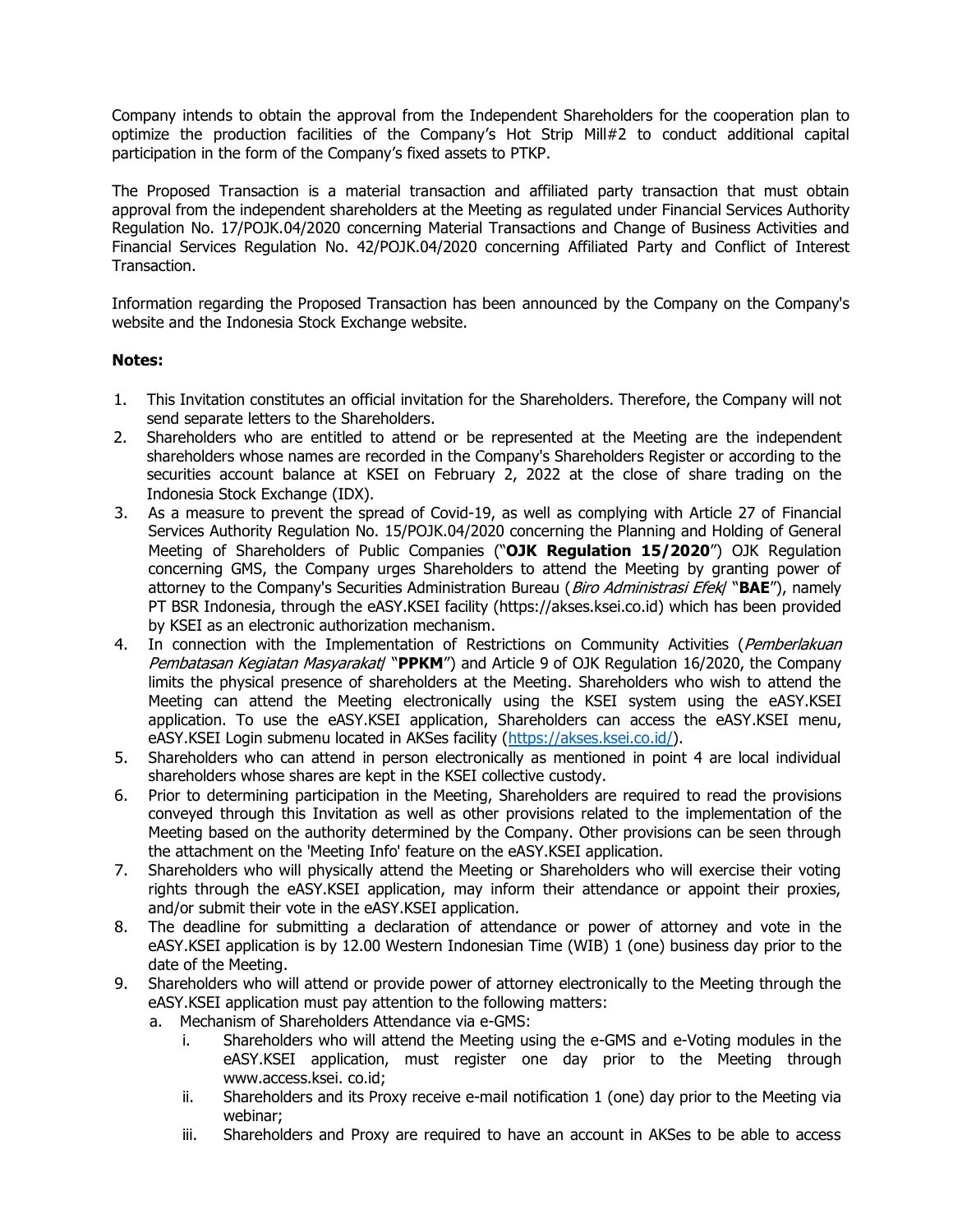the Meeting link;

- iv. The webinar link can be reached through AKSes Web and AKSes Mobile;
- v. On the date of the Meeting, Shareholders who will participate in the Meeting using the e-GMS and e-Voting modules must conduct self-registration electronically at eASY.KSEI via www.access. ksei.co.id.
- b. Registration Process:
	- i. Local individual shareholders who have not provided a declaration of attendance or power of attorney in the eASY.KSEI application by the time limit in point 8 and wish to attend the Meeting electronically are required to register attendance in the eASY.KSEI application on the date of the Meeting until the electronic registration period for the Meeting is closed by the Company;
	- ii. Local individual shareholders who have provided a declaration of attendance but have not cast a minimum vote for 1 (one) Meeting agenda in the eASY.KSEI application until the time limit in point 8 and wish to attend the Meeting electronically are required to register attendance in the eASY application. KSEI on the date of the Meeting until the electronic registration period of the Meeting is closed by the Company;
	- iii. Shareholders who have given power of attorney to the proxies provided by the Company (Independent Representative) or Individual Representative but the shareholders have not cast a minimum vote for 1 (one) Meeting agenda in the eASY.KSEI application until the time limit in point 8, then, proxies representing the shareholders is required to register attendance in the eASY.KSEI application on the date of the Meeting until the electronic registration period of the Meeting is closed by the Company;
	- iv. Shareholders who have given power of attorney to the participant/Intermediary proxy (Custodian Bank or Securities Company) and have cast their vote in the eASY.KSEI application until the time limit in point 8, then the representative of the proxy who is registered in the eASY.KSEI application is required to register attendance in the eASY.KSEI application on the date of the Meeting until the electronic registration period of the Meeting is closed by the Company;
	- v. Shareholders who have given a declaration of attendance or given power of attorney to the proxy provided by the Company (Independent Representative) or Individual Representative and have cast a minimum vote for 1 (one) or all Meeting agenda in the eASY.KSEI application no later than the time limit in point 8, the shareholders or proxies do not need to register attendance electronically in the eASY.KSEI application on the date of the Meeting. Share ownership will be automatically calculated as the attendance quorum and the votes that have been cast will be automatically taken into account in the Meeting vote;
	- vi. Any delay or failure in the electronic registration process as referred to in numbers  $i iv$ for any reason will result in the shareholders or their proxies being unable to attend the Meeting electronically, and their share ownership will not be counted as the attendance quorum at the Meeting.
- 10. In the event that the Shareholders will physically attend the Meeting, the Shareholders may download the Power of Attorney form on the Company's website or obtain such form at the BAE PT BSR Indonesia office, Sindo Building, 3<sup>rd</sup> Floor, J.I. Wahid Hasyim No. 38, Central Jakarta, phone +62 21 80864722. The completed Power of Attorney will be sent to the BAE PT BSR Indonesia via email at adm.efek@bsrindonesia.com no later than February 18, 2022, and the original documents must be brought to the Meeting.
- 11. Shareholders or their proxies who will physically attend the Meeting are requested to submit a photocopy of their Identity Card or other identifications before entering the Meeting room. Shareholders in the form of Legal Entities are required to bring a photocopy of the latest Articles of Association and the composition of the company's management. Shareholders in KSEI's collective custody are required to submit a Written Confirmation for the Meeting, which can be obtained at the BAE office or custodian bank. where Shareholders open their securities accounts. Registration of Shareholders or their Proxies at the Meeting venue is closed 30 minutes before the Meeting starts or at 13.30 Western Indonesia Time (WIB).
- 12. Materials on the Meeting Agenda are not provided physically and can be accessed and downloaded